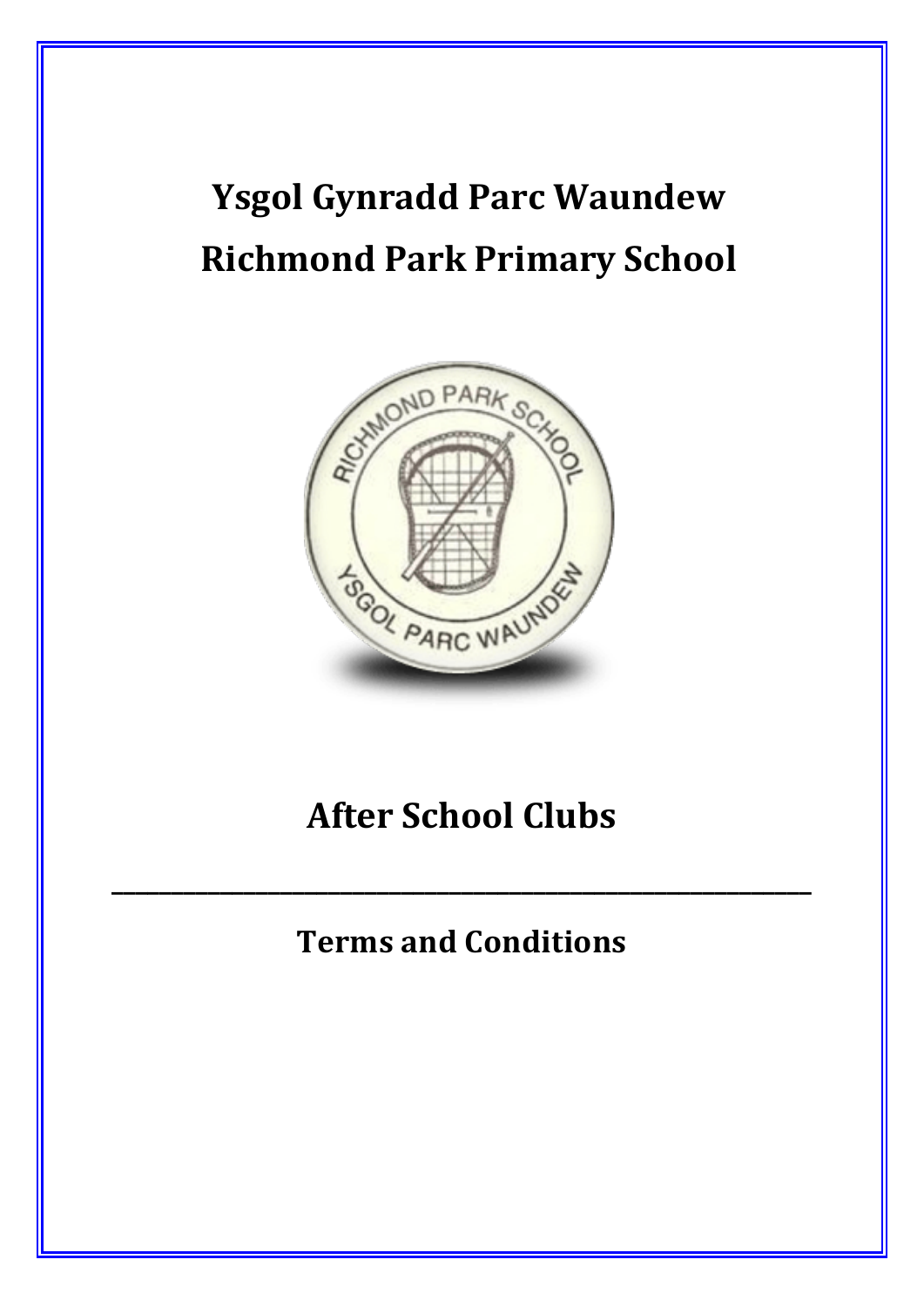### **Richmond Park School – After School Clubs – Terms and Conditions**

#### **Introduction**

Richmond Park School have two After School Clubs (Youth Club and Clwb Cwl) which run one after the other. Our clubs aim to meet the childcare needs of parent/carers of Richmond Park School, whilst also providing a stimulating and safe environment where pupils are looked after in a warm and secure setting on the school premises. You can book your child in to club by visiting the school office during school hours or calling the school on 01267 235001/238298.

| <b>Times</b>              | Youth Club - Mon - Fri - term time only $-3.15-4.00$ pm<br>Clwb Cwl - Mon - Fri - term time only - 4.00-5.30pm<br>(Please note: The clubs will not be open during staff INSET or twilight training days, but we will<br>provide parents with sufficient notice if the club needs to close at any other point in the year).                                                                                                                                                                                                                                                                                                                                                                                                                                                                                                                    |
|---------------------------|-----------------------------------------------------------------------------------------------------------------------------------------------------------------------------------------------------------------------------------------------------------------------------------------------------------------------------------------------------------------------------------------------------------------------------------------------------------------------------------------------------------------------------------------------------------------------------------------------------------------------------------------------------------------------------------------------------------------------------------------------------------------------------------------------------------------------------------------------|
| <b>Snacks</b>             | We provide a healthy snack and drink for the children who attend Clwb Cwl after 4pm.                                                                                                                                                                                                                                                                                                                                                                                                                                                                                                                                                                                                                                                                                                                                                          |
| Cost                      | Youth Club - £1.50 per child per day. If children are not collected in time from Youth Club<br>(4pm latest), they will be automatically placed in Clwb Cwl and charged the full amount.<br>Clwb Cwl $-$ £4 per child per day (includes a snack and drink). The cost for this club is fixed,<br>therefore parents will pay £4 if children attend for 5 minutes or 90 minutes.<br><b>BONUS:</b> If your child attends both clubs 5 times, you will receive the $6th$ session for FREE!                                                                                                                                                                                                                                                                                                                                                          |
| Fees are payable :        | Daily/weekly in advance.                                                                                                                                                                                                                                                                                                                                                                                                                                                                                                                                                                                                                                                                                                                                                                                                                      |
| <b>Ways to pay</b>        | By cash or cheque (made payable to Richmond Park Primary School) either to a member of the<br>after school team or via the school office. Parents can also pay electronically through their<br>ParentPay account. A receipt will be issued to parents upon payment.<br>(Please keep your receipts for your own recording purposes).                                                                                                                                                                                                                                                                                                                                                                                                                                                                                                           |
| Failure to pay fees       | Our after school clubs should be paid in advance where possible, however we appreciate that<br>this may not always be possible if the club is being used for emergency purposes, therefore we<br>will accept payment as soon as possible after this. Your child will not be able to attend the<br>after school clubs if the fees reach a debt of 1 weeks' attendance, unless alternative payment<br>terms are in place.                                                                                                                                                                                                                                                                                                                                                                                                                       |
| Late pick up fees         | Clwb Cwl finishes promptly at 5.30pm and children must be picked up on time. Due to the<br>financial implications for the school when a child is picked up late (e.g. running costs, staff<br>costs, etc), there will be a late charge of £5 per 15 minutes for each pupil until the child is<br>collected. We hope parents understand that there are also other implications (e.g. club staff<br>needing to leave immediately for transport, family and other work commitments), so we<br>kindly ask that any lateness is limited to the very rarest of occasions. Parents must call the club<br>mobile number if they are going to be late to collect their child, or to authorise another adult<br>to pick up their child. If your child is to be collected by an older sibling, the club will need<br>written permission from the parent. |
|                           | If a child is picked up late more than 3 times in any one half term period, the school reserves<br>the right to withdraw that child's place from attending the club in future. If a child is not<br>picked up on time where no contact has been made and the staff cannot reach a<br>parent/guardian by telephone, the school may have to contact Social Services for support.                                                                                                                                                                                                                                                                                                                                                                                                                                                                |
| <b>Attending the club</b> | The children are collected from their classrooms at the end of the day by a member of the club<br>staff. Only KS2 children are required to make their own way to the club. If your child attends a<br>free teacher-led club within the school such as ICT/Homework Club, it is the parent/carers<br>responsibility to let the school know if their child needs to attend Clwb Cwl afterwards. If<br>children are not collected from their free activity clubs promptly at 4pm, they will be<br>automatically placed into Clwb Cwl and charged £4.                                                                                                                                                                                                                                                                                             |